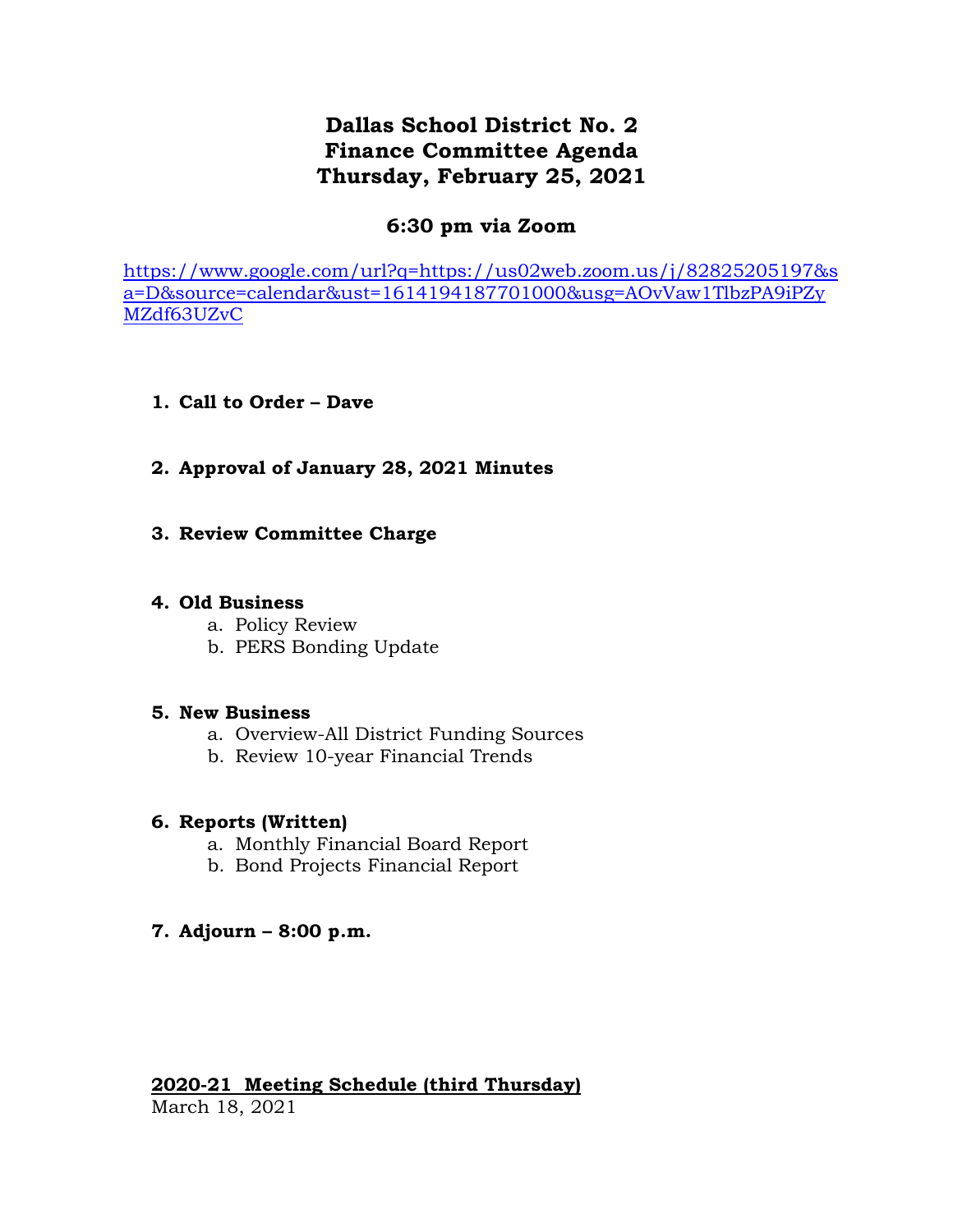## **DALLAS SCHOOL DISTRICT NO. 2 FINANCE COMMITTEE MEETING MINUTES**

### **Thursday, January 28, 2021 at 6:30 p.m. Dallas School District Board Room**

**Present:** Dave Morris, Andy Bellando, Debbie MacLean, Trista Girt, Mike Bollman, Mike Blanchard, Kelli McGuire, Lu Ann Meyer, Ed Dressel, Matt Woolsey

**Visitors:** Annee Blevins (for Charlotte Riester)

**Absent:** Linda Fox, Charlotte Riester

- 1. **Called to order** at 6:30 p.m. by Dave Morris.
- 2. **Welcome New Community Committee Members:** Dave Morris welcomed new committee members. Andy Bellando communicated that the board voted unanimously to approve all three new members to the Finance Committee.
- 3. **Approval of December 17, 2020 Minutes:** Motion by Matt Woolsey, seconded by Ed Dressel. The motion passed unanimously.
- 4. **Old Business - Policy Review and next steps:** Andy briefly reviewed the committee's financial policy review progress. Change requests were previously submitted for policies DB-1 (Budget Planning & Development) and there was a brief discussion regarding new language related to aligning the budget process to the district's Strategic Plan, especially important with the timing of the budget impacts due to the pandemic. The other requested changes were more focused on grammar and punctuation. There was also a request to define "Custodian of Funds" in the DFA (Investment of Funds) policy. Andy asked for any additional revisions to be submitted via email. He also confirmed that the new revision requests will be sent to the committee for another review, as an agenda item for the next meeting. Dave Morris confirmed again, that at the completion of the review, the committee will recommend agreed upon changes to the board for approval.

**Staffing vs Enrollment:** Dave Morris briefly reviewed the Staffing vs. Enrollment graph that was presented at the December meeting. Noting that, based on this model, the staff vs. student ratio is approximately 20 students to every one licensed staff. Debbie clarified that the graph includes counselors and SPED staff as "licensed." He pointed out that if the district's State School Funding is based on student enrollment and we are currently down 212 students, that would equate to a reduction of approximately 10 licensed positions. Annee Blevins spoke on behalf of Charlotte Riester representing DEA. She expressed concern about a reduction in staff and asked about other funding sources such as SIA and ESSER II being used to keep those positions. Andy was able to provide some information he received from meetings recently attended that legislative action could result in some creative ways to boost funding to keep school districts whole due to the adm reductions suffered as a result of the pandemic. He also expressed there is not sufficient information to make those decisions yet and it is dependent on who many of those 212 students that district can attract back.

5. **New Business: State School Fund Revenue Projections** Debbie shared a document displaying three possible scenarios in projecting the district's State School Fund Revenue for the 2021-22 budget year. She gave a brief explanation of complications when estimating Average Daily Membership (adm) for the State School Fund (SSF). She also offered to meet with new members to explain education funding in Oregon for those that feel they need a more in-depth description. She communicated that the SSF represents approximately 75% of the districts funding and the formula varies depending on enrollment. She explained the legislatively approved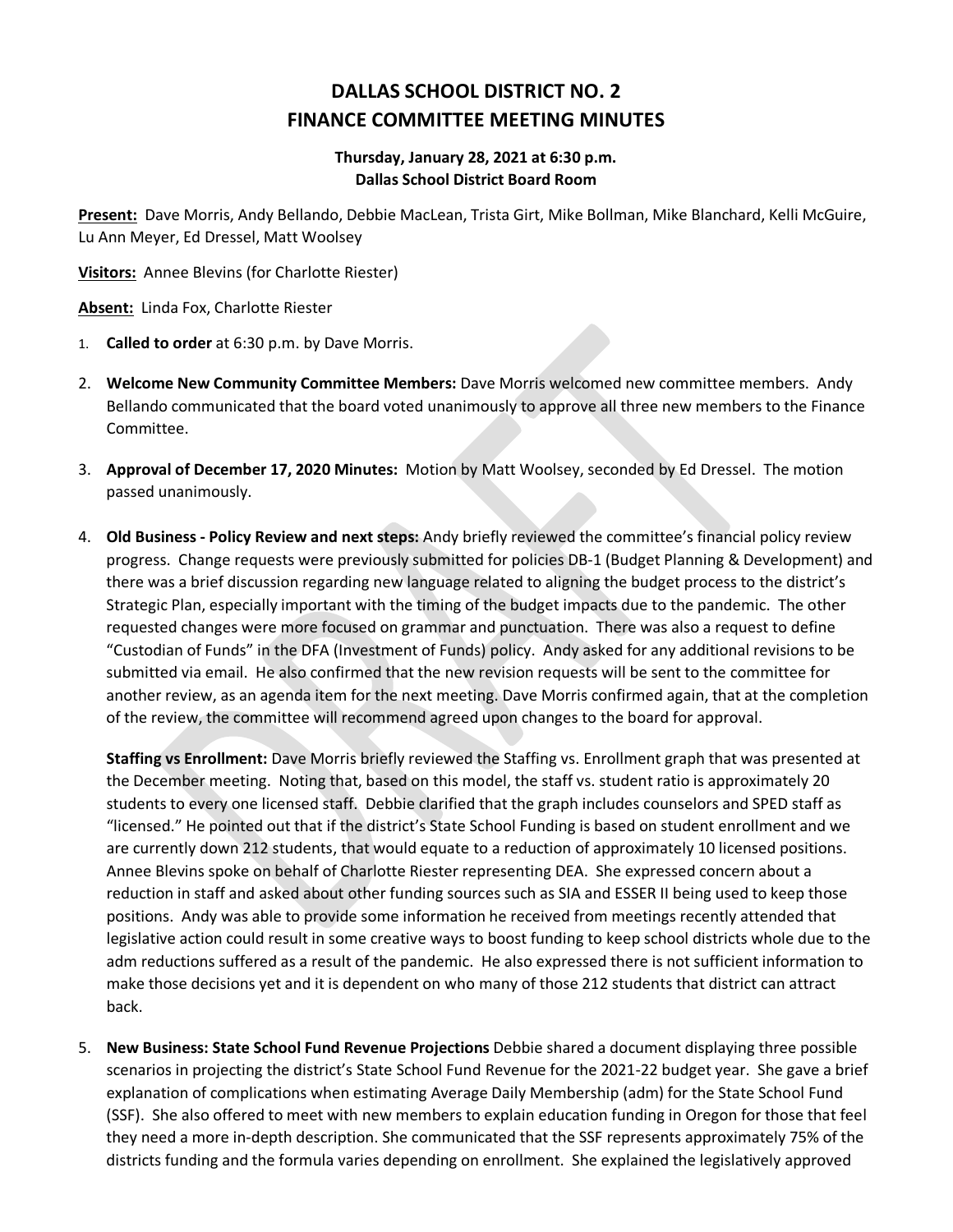concept whereby the "better of two years" (either current year adm or preceding year adm) is utilized for SSF payments to districts. This concept allows for a smoothing of revenue when a year may differ dramatically from one year to the next. The three adm scenarios show estimated SSF resources depending upon the Governors Recommended Budget at \$9.1B as well as the higher current service level of \$9.68B that COSA will lobby for during the 21-22 legislative session. The district will not receive a 2021-22 SSF estimate from ODE, based on the estimate of membership reported in December, until early March.

**PERS Bond Study:** Mike Blanchard and Debbie shared slides and information that they received from a webinar conducted by the ECO Northwest group on viability of selling pension bonds in order to pay off the district PERS Unfunded Actuarial Liability (UAL). Mike Blanchard provided background information on how the PERS situation has compounded over the years. Slides were shared documenting other Oregon district bonding returns. There was much discussion about risk and timelines, etc. The committee moved to recommend the board to engage in next steps. Motion by Ed Dressel, seconded by Matt Woolsey. The motion was passed unanimously.

6. **Other**: There was a request to move the February meeting date from the 18<sup>th</sup> to the 25<sup>th</sup>, which received no objections.

Debbie requested recommendations for the one Budget Committee seat that needs to be filled.

7. **Adjourn:** 8:08 p.m. by Dave Morris.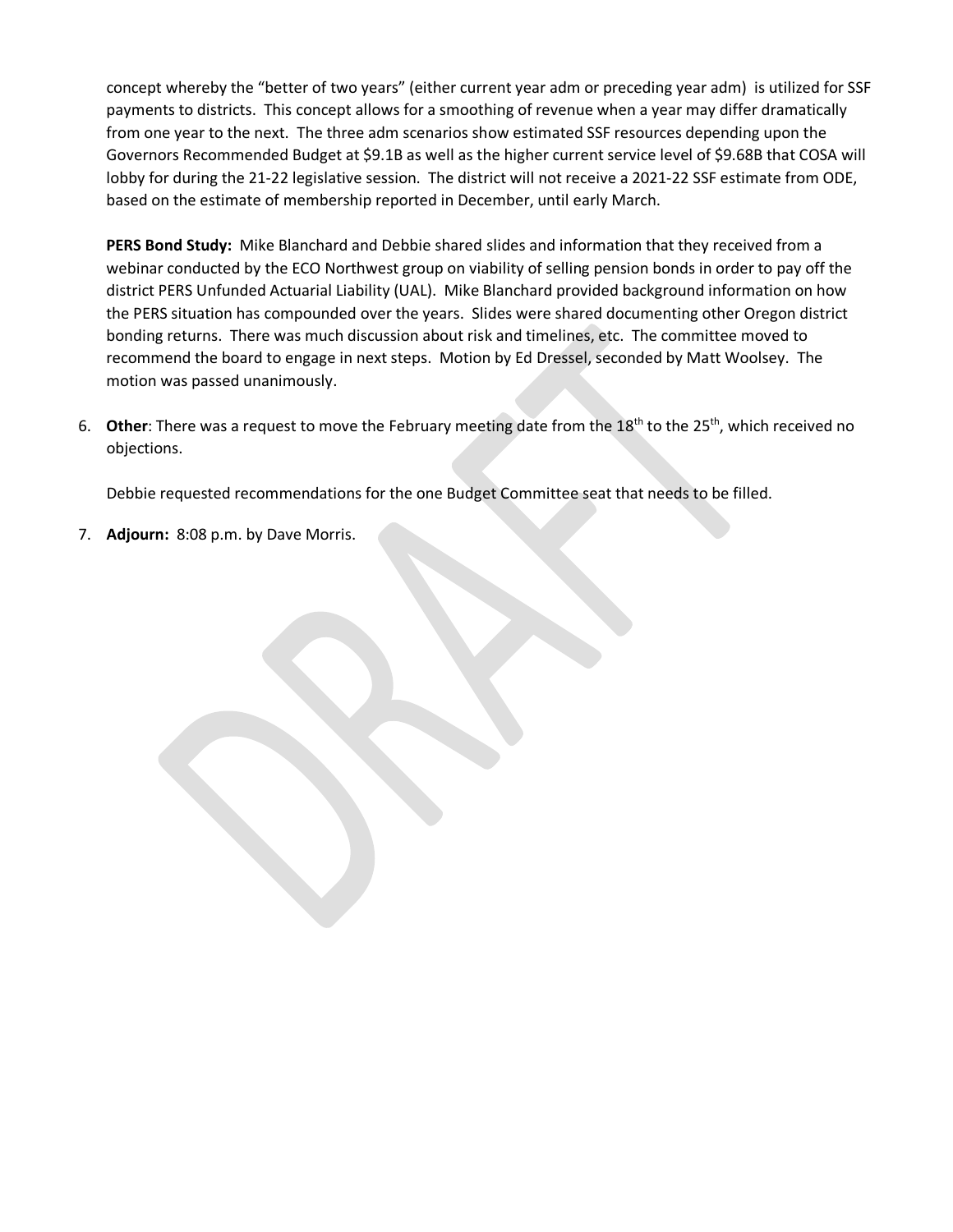### *DALLAS SCHOOL DISTRICT NO. 2 FINANCIAL REPORT 2020-2021*

|                        | <b>GENERAL FUND</b>                                    |                      |                     |                          |                                                  |                                           |                                                                        |                  | 58.3%            |
|------------------------|--------------------------------------------------------|----------------------|---------------------|--------------------------|--------------------------------------------------|-------------------------------------------|------------------------------------------------------------------------|------------------|------------------|
|                        |                                                        |                      |                     |                          |                                                  |                                           | <b>Total Received</b>                                                  |                  |                  |
|                        | <b>Revenue &amp; Resources</b>                         | <b>Nov-20</b>        | <b>Dec-20</b>       | Jan-21                   | <b>YTD Total</b>                                 | Projected                                 | & Projected                                                            | <b>Budget</b>    | YTD %            |
|                        | <b>Beginning Fund Balance</b>                          |                      | 1.983.649           |                          | 1,983,649                                        |                                           | 1,983,649                                                              | 1,794,025        | 110.6%           |
|                        | Taxes                                                  | 7,512,198            | 52,357              | 19,085                   | 7,595,203                                        | 387,922                                   | 7,983,125                                                              | 8,000,000        | 94.9%            |
|                        | Interest Income                                        | 5,035                | 7,472               | 7,771                    | 39,343                                           | 32,010                                    | 71,353                                                                 | 164,000          | 24.0%            |
|                        | <b>State School Funds</b>                              | 2,134,994            | 2,134,994           | 2,136,940                | 17,084,461                                       | 8,569,081                                 | 25,653,542                                                             | 25,735,242       | 66.4%            |
|                        | Common School Fund                                     |                      |                     |                          |                                                  | 309,946                                   | 309,946                                                                | 340,000          | 0.0%             |
|                        | <b>CARES Act Federal Stimulus</b>                      | 100,677              | 147,826             | 53,125                   | 490,220                                          | 306,011                                   | 796,231                                                                | 641,718          | 76.4%            |
|                        | <b>Other Sources</b>                                   | 15,565               | 74,807              | 700                      | 197,761                                          | 718,235                                   | 915,996                                                                | 1,165,050        | 17.0%            |
|                        | <b>Total Revenue</b>                                   | 9,768,469            | 4,401,106           | 2,217,621                | 27,390,636                                       | 10,323,205                                | 37,713,841                                                             | 37,840,035       | 72.4%            |
|                        | FY 2019-2020 Year to date                              | 8.486.148            | 4,997,771           | 2,293,353                | 26,678,369                                       |                                           |                                                                        |                  |                  |
|                        |                                                        |                      |                     |                          |                                                  |                                           |                                                                        |                  |                  |
|                        |                                                        |                      |                     |                          |                                                  |                                           | <b>Total Expended</b>                                                  |                  |                  |
|                        | <b>Expenditures by Object:</b>                         | <b>Nov-20</b>        | <b>Dec-20</b>       | Jan-21                   | <b>YTD Total</b>                                 | Encumbered                                | & Encumbered                                                           | <b>Budget</b>    | YTD <sub>%</sub> |
|                        | 100 Salaries                                           | 1,361,152            | 1,467,724           | 1,333,484                | 7,565,826                                        | 8,324,441                                 | 15,890,268                                                             | 16,611,153       | 45.5%            |
|                        | 200 Associated Payroll                                 | 820,498              | 868,874             | 810,704                  | 4,705,035                                        | 4,850,846                                 | 9,555,882                                                              | 10,309,621       | 45.6%            |
|                        | 300 Services                                           | 506,638              | 440,525             | 745,479                  | 3.870.080                                        | 3.343.329                                 | 7,213,409                                                              | 8,052,731        | 48.1%            |
|                        | 400 Supplies & Materials                               | 117,718              | 14,306              | 117,965                  | 461,691                                          | 187,712                                   | 649,403                                                                | 783,550          | 58.9%            |
| $\frac{6}{100}$        | 500 Equipment                                          |                      | $\blacksquare$      | 14,784                   | 14,784                                           | 14,705                                    | 29,489                                                                 | 35,000           | 42.2%            |
|                        | 600 Dues, Fees & Insurance                             | 3,464                | 16,275              | 550                      | 248,175                                          | 680                                       | 248,855                                                                | 235,680          | 105.3%           |
| 吕                      | 700 Fund Modifications                                 |                      |                     | $\overline{\phantom{a}}$ |                                                  |                                           |                                                                        | 10,000           | 0.0%             |
|                        | 800 Planned Reserve                                    |                      | $\blacksquare$      | $\sim$                   |                                                  |                                           |                                                                        | 1,802,300        | 0.0%             |
|                        | Not Yet Encumbered/Projected                           |                      |                     |                          |                                                  |                                           | 2,332,947                                                              |                  |                  |
|                        |                                                        |                      |                     |                          |                                                  |                                           |                                                                        | 37.840.035       |                  |
|                        | <b>Total Expenditures</b>                              | 2,809,469            | 2,807,703           | 3,022,966                | 16.865.591                                       | 16,721,714                                | 35,920,253                                                             |                  | 44.6%            |
|                        | FY 2019-2020 Year to date                              | 3,051,712            | 2,808,236           | 2,964,786                | 17,496,101                                       |                                           |                                                                        |                  |                  |
|                        |                                                        |                      |                     |                          |                                                  |                                           | <b>Total Expended</b>                                                  |                  |                  |
|                        |                                                        |                      |                     |                          | <b>YTD Total</b>                                 |                                           |                                                                        |                  |                  |
|                        | <b>Expenditures by Function: (Appropriated)</b>        | Nov-20               | <b>Dec-20</b>       | Jan-21                   |                                                  | Encumbered                                | & Encumbered                                                           | <b>Budget</b>    | YTD %            |
|                        | 1000 Instruction                                       | 1,835,649            | 2,021,762           | 1,797,373                | 10,466,166                                       | 11,113,870                                | 21,580,036                                                             | 23,314,785       | 44.9%            |
|                        | 2000 Support                                           | 973,820              | 785,941             | 1,225,593                | 6,399,425                                        | 5,607,845                                 | 12,007,270                                                             | 12,712,950       | 50.3%            |
|                        | 3000 Community Service                                 |                      |                     |                          |                                                  |                                           |                                                                        |                  |                  |
|                        | 5000 Transfers                                         |                      |                     |                          |                                                  |                                           |                                                                        | 10,000           | 0.0%             |
|                        | 6000 Contingency                                       | $\ddot{\phantom{1}}$ |                     |                          | $\ddot{\phantom{1}}$                             |                                           |                                                                        | 1,802,300        | 0.0%             |
|                        | Not Yet Encumbered/Projected                           |                      |                     |                          |                                                  |                                           | 2,332,947                                                              |                  |                  |
|                        | <b>Total Expenditures</b>                              | 2,809,469            | 2,807,703           | 3,022,966                | 16,865,591                                       | 16,721,714                                | 35,920,253                                                             | 37,840,035       | 44.6%            |
|                        | FY 2019-2020 Year to date                              | 3,051,712            | 2,808,236           | 2,964,786                | 17,496,101                                       |                                           |                                                                        |                  |                  |
|                        |                                                        |                      |                     |                          |                                                  |                                           |                                                                        |                  |                  |
|                        |                                                        |                      |                     |                          |                                                  |                                           |                                                                        |                  |                  |
|                        |                                                        |                      |                     |                          | <b>Current Projection of Ending Fund Balance</b> |                                           | 1,793,588                                                              | 5.0%             |                  |
|                        |                                                        |                      |                     |                          |                                                  |                                           |                                                                        |                  |                  |
|                        | <b>INVESTMENTS</b>                                     |                      |                     |                          |                                                  | <b>NOTES ON DEBT SERVICE</b>              |                                                                        |                  |                  |
|                        |                                                        | <b>Nov-20</b>        | <b>Dec-20</b>       | <b>Jan-21</b>            |                                                  |                                           |                                                                        |                  |                  |
|                        | LGIP 5703 - SSF/Taxes                                  |                      |                     |                          |                                                  | Debt Service GO Bonds - Debt Service Fund |                                                                        |                  |                  |
|                        |                                                        |                      |                     |                          |                                                  |                                           |                                                                        |                  |                  |
|                        |                                                        |                      |                     |                          |                                                  |                                           |                                                                        |                  |                  |
|                        | <b>Beginning Balance</b>                               | 4,559,095            | 11,767,834          | 10,718,237               | Principal Outstanding June 1, 2020               |                                           |                                                                        | 7,767,044        |                  |
|                        | Interest                                               | 5,000                | 7,320               | 7,149                    |                                                  | Next Principal Amounts Due                | May-21                                                                 | 2,622,764        |                  |
|                        | Deposits                                               | 12,533,721           | 2,207,362           | 2,487,744                |                                                  | Next Interest Amounts Due                 | Dec-20 / May-21                                                        | 273,090          |                  |
|                        | Fees                                                   | (0)                  | (0)                 | (0)                      |                                                  |                                           |                                                                        |                  |                  |
|                        | Withdrawals                                            | (5,329,982)          | (3,264,278)         | (2,532,153)              |                                                  |                                           |                                                                        |                  |                  |
|                        | Month-End Balance                                      | 11,767,834           | 10,718,237          | 10,680,977               |                                                  | Total GO Bond Payments Due 2020-21        |                                                                        | 2,895,854        |                  |
|                        |                                                        |                      |                     |                          |                                                  |                                           |                                                                        |                  |                  |
|                        | LGIP 5770 - Debt Service                               |                      |                     |                          |                                                  |                                           | <b>Current Debt Service Fund Balance</b>                               | 3,276,783        |                  |
|                        | <b>Beginning Balance</b>                               | 458,668              | 2,838,535           | 3,267,547                |                                                  |                                           |                                                                        |                  |                  |
|                        | Interest                                               | 730                  | 2,072               | 2,083                    |                                                  |                                           | Series 2015 final payment due                                          | <b>June 2022</b> |                  |
|                        | Deposit                                                | 2,479,982            | 426,950             |                          |                                                  |                                           |                                                                        | <b>June 2024</b> |                  |
|                        |                                                        | $\blacksquare$       |                     | 7,153                    |                                                  |                                           | Series 2017 final payment due                                          |                  |                  |
|                        | Fees                                                   |                      | (10)                |                          |                                                  |                                           |                                                                        |                  |                  |
|                        | Withdrawals                                            | (100, 846)           |                     |                          |                                                  |                                           |                                                                        |                  |                  |
|                        | Month-End Balance                                      | 2,838,535            | 3.267.547           | 3,276,783                |                                                  |                                           |                                                                        |                  |                  |
|                        |                                                        |                      |                     |                          |                                                  |                                           |                                                                        |                  |                  |
|                        | LGIP 5018 - Facilities, Repairs & Maintenance          |                      |                     |                          |                                                  |                                           |                                                                        |                  |                  |
|                        | <b>Beginning Balance</b>                               | 136,997              | 137,081             | 137,168                  |                                                  |                                           | <b>Notes from the Business Office</b>                                  |                  |                  |
|                        | Interest                                               | 84                   | 87                  | 87                       |                                                  |                                           |                                                                        |                  |                  |
|                        | Deposit                                                |                      |                     |                          | <b>Revenue highlights:</b>                       |                                           |                                                                        |                  |                  |
|                        | Fees                                                   |                      |                     |                          |                                                  |                                           | ESSER II federal funding allocation has been calculated by ODE.        |                  |                  |
|                        | Withdrawals                                            |                      |                     |                          |                                                  |                                           | Dallas School Districts share will be \$2,294,265. These funds will be |                  |                  |
|                        | Month-End Balance                                      | 137,081              | 137,168             | 137,256                  |                                                  |                                           | available to spend until September 30, 2023.                           |                  |                  |
| n<br><b>INVESTMENT</b> |                                                        |                      |                     |                          |                                                  |                                           |                                                                        |                  |                  |
|                        | LGIP 3974 - Bond Retainage                             |                      |                     |                          |                                                  |                                           |                                                                        |                  |                  |
|                        | <b>Beginning Balance</b>                               | 7,858                | 7,862               | 40,215                   |                                                  |                                           | <b>General Fund Projected ending fund balance (EFB):</b>               |                  |                  |
|                        | Interest                                               | 5                    | 26                  | 26                       |                                                  |                                           |                                                                        |                  |                  |
|                        | Deposit                                                |                      | 32,327              |                          |                                                  |                                           |                                                                        |                  |                  |
|                        | Fees                                                   |                      | ٠                   |                          |                                                  |                                           |                                                                        |                  |                  |
|                        | Withdrawals                                            |                      |                     |                          |                                                  |                                           |                                                                        |                  |                  |
|                        | Month-End Balance                                      | 7,862                | 40,215              | 40,241                   |                                                  |                                           |                                                                        |                  |                  |
|                        |                                                        |                      |                     |                          | <b>Other Funds:</b>                              |                                           |                                                                        |                  |                  |
|                        |                                                        |                      |                     |                          |                                                  |                                           |                                                                        |                  |                  |
|                        | LGIP 6022 - GO Bonds Series 2017                       |                      |                     |                          |                                                  |                                           |                                                                        |                  |                  |
|                        | <b>Beginning Balance</b>                               | 3,007,574            | 2,686,071           | 2,526,868                |                                                  |                                           |                                                                        |                  |                  |
|                        | Interest                                               | 1,703                | 1,624               | 1,436                    |                                                  |                                           |                                                                        |                  |                  |
|                        | Deposit                                                |                      |                     |                          |                                                  |                                           |                                                                        |                  |                  |
|                        | Fees                                                   |                      | (0)                 | (0)                      |                                                  |                                           | Please contact the business office 503-623-5594 or visit our website   |                  |                  |
|                        | Withdrawals                                            | (323, 206)           | (160, 828)          | (324, 376)               |                                                  |                                           | www.dallas.k12.or.us for the most current copy of district financial   |                  |                  |
|                        | Month-End Balance                                      | 2,686,071            | 2,526,868           | 2,203,928                | information.                                     |                                           |                                                                        |                  |                  |
|                        |                                                        |                      |                     |                          |                                                  |                                           |                                                                        |                  |                  |
|                        | <b>Total Cash Invested in LGIP</b>                     | 17,437,383           | 16,690,035          | 16,339,185               |                                                  |                                           |                                                                        |                  |                  |
|                        | <b>LGIP Interest Rate</b><br><b>Prior Year Balance</b> | 0.75%<br>16,916,383  | 0.75%<br>17,224,465 | 0.75%<br>16,525,238      |                                                  |                                           |                                                                        |                  |                  |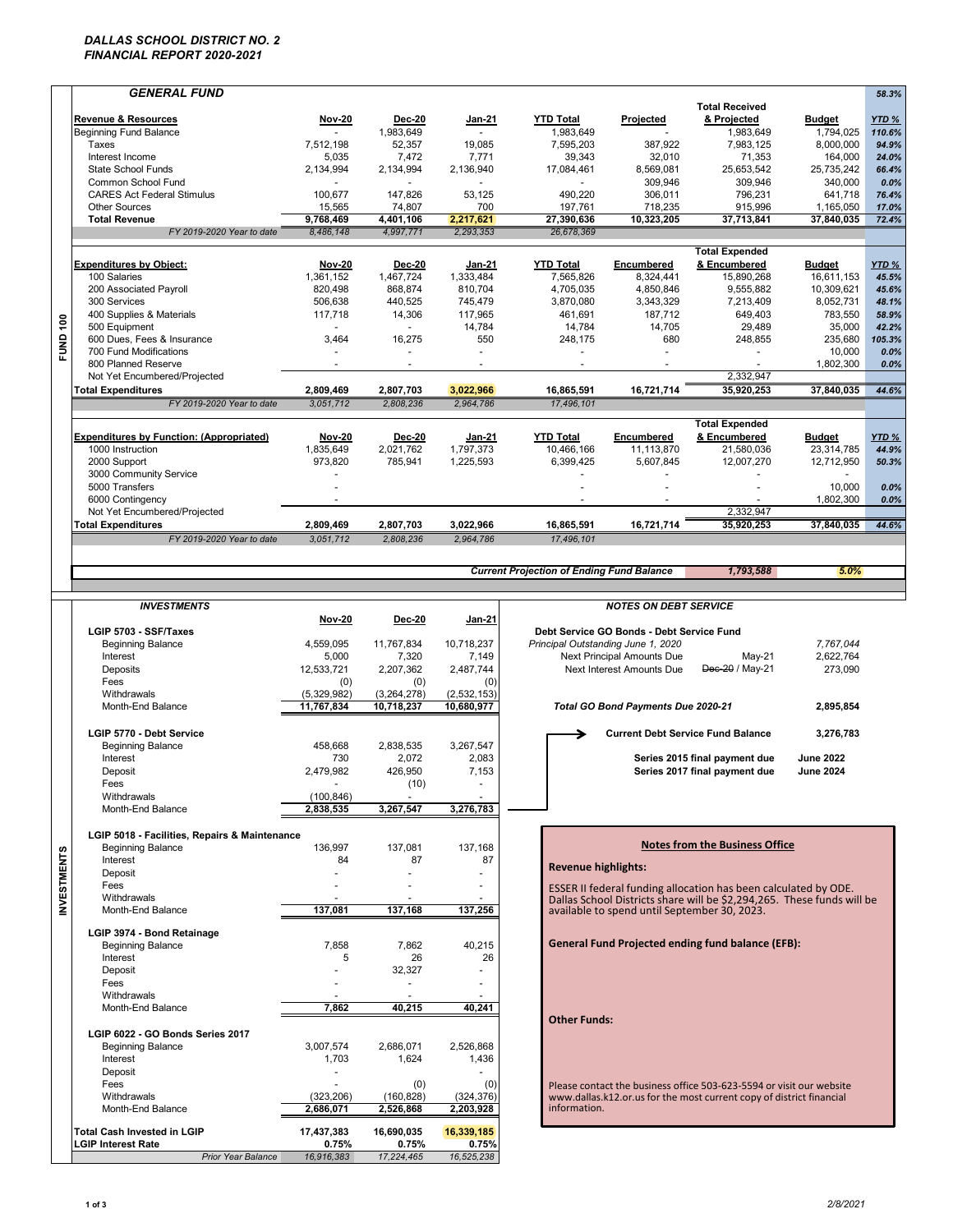### *DALLAS SCHOOL DISTRICT NO. 2 FINANCIAL REPORT 2020-2021*

|    | SUMMARY - ALL FUNDS (except Student Body)                        | <b>Nov-20</b> | <b>Dec-20</b> | <b>Jan-21</b> | <b>YTD Total</b> | <b>Budget</b> | <b>YTD %</b> |
|----|------------------------------------------------------------------|---------------|---------------|---------------|------------------|---------------|--------------|
|    |                                                                  | 12.889.864    | 9.445.401     | 3.051.025     | 36.619.983       | 53.439.830    | 68.5%        |
| ÷. | Soll Total Revenue This Month<br>Ell<br>Total Expense This Month | 3.538.109     | 3.720.702     | 3.569.677     | 20.684.906       | 53.439.830    | 38.7%        |
|    | 국 Excess / (Deficiency)<br><b>Revenue over Expenditures</b>      | 9,351,755     | 5.724.699     | (518.652)     | 15.935.078       |               |              |

|                 | Total Revenue This Month                                              | 12,889,864                                 | 9,445,401                                 | 3,051,025         | 36,619,983        |                    |                        | 53,439,830                  | 68.5%                   |
|-----------------|-----------------------------------------------------------------------|--------------------------------------------|-------------------------------------------|-------------------|-------------------|--------------------|------------------------|-----------------------------|-------------------------|
| FUNDS           | <b>Total Expense This Month</b>                                       | 3,538,109                                  | 3,720,702                                 | 3,569,677         | 20,684,906        |                    |                        | 53,439,830                  | 38.7%                   |
| $\frac{1}{4}$   | Excess / (Deficiency)                                                 |                                            |                                           |                   |                   |                    |                        | ÷                           |                         |
|                 | <b>Revenue over Expenditures</b>                                      | 9,351,755                                  | 5,724,699                                 | (518, 652)        | 15,935,078        |                    |                        |                             |                         |
|                 |                                                                       |                                            |                                           |                   |                   |                    |                        |                             |                         |
|                 | <b>FACILITIES, REPAIRS&amp; MAINTENANCE</b>                           |                                            |                                           |                   |                   |                    |                        |                             |                         |
|                 | <b>Revenue &amp; Resources</b>                                        | <b>Nov-20</b><br>$\mathbf{r}$              | <b>Dec-20</b>                             | Jan-21<br>$\sim$  | <b>YTD Total</b>  | Expected<br>$\sim$ | <b>Total Projected</b> | <b>Budget</b>               | YTD%                    |
|                 | <b>Beginning Fund Balance</b><br>Revenue from Local Sources           | 84                                         | 289,748<br>87                             | 87                | 289,748<br>732    | 600                | 289,748<br>1,332       | 300,000<br>4,600            | 96.6%<br>15.9%          |
|                 | Revenue from Federal Sources                                          |                                            |                                           |                   |                   |                    |                        |                             |                         |
|                 | Transfers/Sale of Property                                            | $\blacksquare$                             |                                           |                   |                   | 72,000             | 72,000                 | 80,000                      | $0.0\%$                 |
|                 | <b>Total Revenue</b>                                                  | 84                                         | 289,835                                   | 87                | 290,481           | 72,600             | 363,081                | 384,600                     | 75.5%                   |
| <b>FUND 102</b> | <b>Expenditures by Function:</b>                                      | Nov-20                                     | Dec-20                                    | <u>Jan-21</u>     | <b>YTD Total</b>  | Encumbered         | <b>Total Projected</b> | <b>Budget</b>               | YTD %                   |
|                 | Instruction - 1000                                                    | $\sim$                                     |                                           | $\sim$            |                   |                    |                        |                             |                         |
|                 | Facilities - 2000                                                     | 2,050                                      | 2,050                                     | 2,050             | 23,842            | 10,250             | 34,092                 | 105,150                     | 22.7%                   |
|                 | Capital Projects - 4000<br>Transfers to Other Funds - 5000            | $\blacksquare$                             | 117,550                                   | $\sim$            | 117,550           |                    | 117,550                | 41,900<br>117,550           | 0.0%<br>100.0%          |
|                 | Fac, Rep and Maint - Unap End Fund Bal                                |                                            |                                           |                   |                   |                    |                        | 120,000                     | 0.0%                    |
|                 | <b>Total Expenditures</b>                                             | 2,050                                      | 119,600                                   | 2,050             | 141,392           | 10,250             | 151,642                | 384,600                     | 36.8%                   |
|                 | <b>Projected Ending Balance</b>                                       |                                            |                                           |                   |                   |                    | 211,439                |                             |                         |
|                 | <b>FOOD SERVICE</b>                                                   | <b>Nov-20</b>                              | Dec-20                                    | Jan-21            | <b>YTD Total</b>  | <b>Expected</b>    | <b>Total Projected</b> | <b>Budget</b>               | <u>YTD %</u>            |
|                 | <b>Beginning Fund Balance</b>                                         | $\sim$                                     | 14,882                                    | $\sim$            | 14,882            |                    | 14,882                 | 10,000                      | 148.8%                  |
|                 | Revenue from Local Sources                                            | 14                                         | 1,157                                     | 14                | 1,932             | 20,000             | 100                    | 215,100                     | 0.9%                    |
|                 | Revenue from State Sources                                            | 6,054                                      | 5,134                                     |                   | 11,188            | 36,000             | 47,188                 | 46,820                      | 23.9%                   |
|                 | Revenue from Federal Sources<br>Transfers/Sale of Property            | $\blacksquare$<br>$\overline{\phantom{a}}$ | 140,255<br>$\overline{\phantom{a}}$       |                   | 221,125           | 520,000            | 741,125                | 810,000<br>10,000           | 27.3%<br>0.0%           |
| <b>FUND 203</b> | <b>Total Revenue</b>                                                  | 6,068                                      | 161,428                                   | 14                | 249,127           | 576.000            | 803,295                | 1,091,920                   | 22.8%                   |
|                 |                                                                       |                                            |                                           |                   |                   |                    |                        |                             |                         |
|                 | <b>Expenditures by Function:</b>                                      | <b>Nov-20</b>                              | Dec-20                                    | Jan-21            | <b>YTD Total</b>  | Encumbered         | <b>Total Projected</b> | <b>Budget</b>               | YTD %                   |
|                 | Food Service - 3100                                                   | 71,669                                     | 76,011                                    | 65,719            | 405,904           | 449,930            | 855,833                | 1.081.920                   | 37.5%                   |
|                 | Food Service - Unap Ending Fund Bal<br><b>Total Expenditures</b>      | 71,669                                     | 76,011                                    | 65,719            | 405,904           | 449,930            | 855,833                | 10,000<br>1,091,920         | 0.0%<br>37.2%           |
|                 | <b>Projected Ending Balance</b>                                       |                                            |                                           |                   |                   |                    | (52, 538)              |                             |                         |
|                 |                                                                       |                                            |                                           |                   |                   |                    |                        |                             |                         |
|                 | <b>SPECIAL GRANTS &amp; PROJECTS</b>                                  | <b>Nov-20</b>                              | <b>Dec-20</b>                             | Jan-21            | <b>YTD Total</b>  |                    |                        | <b>Budget</b>               | YTD <sub>%</sub>        |
|                 | Revenue from Local Sources<br>Revenue from Intermediate Sources       | 4,786                                      | 21,335<br>162,929                         | 6,568             | 48,974<br>162,929 |                    |                        | 210,000<br>609,586          | 23.3%<br>26.7%          |
|                 | Revenue from State Sources                                            | 169,140                                    | 59,055                                    | 670,371           | 980,958           |                    |                        | 4,175,454                   | 23.5%                   |
|                 | Revenue from Federal Sources                                          | 52,063                                     | 322,302                                   | 145,666           | 552,765           |                    |                        | 1,773,885                   | 31.2%                   |
|                 | <b>Transfers from General Fund</b>                                    |                                            |                                           |                   |                   |                    |                        |                             |                         |
| FUND 201-299    | <b>Total Revenue</b>                                                  | 225,990                                    | 565,621                                   | 822,605           | 1,745,626         |                    |                        | 6,768,925                   | 25.8%                   |
|                 | <b>Expenditures by Function:</b>                                      | <b>Nov-20</b>                              | Dec-20                                    | Jan-21            | <b>YTD Total</b>  | Encumbered         | <b>Total Projected</b> | <b>Budget</b>               | <u>YTD %</u>            |
|                 | Special Grants & Projects - 1000                                      | 284,471                                    | 248,999                                   | 243,398           | 1,517,081         | 1,709,640          | 3,226,721              | 5,090,913                   | 29.8%                   |
|                 | Special Grants & Projects - 2000                                      | 108,772                                    | 132,283                                   | 62,483            | 509,990           | 378,164            | 888,154                | 1,570,012                   | 32.5%                   |
|                 | Special Grants & Projects - 3000                                      |                                            |                                           |                   |                   |                    |                        | 28,000                      | 0.0%                    |
|                 | Special Grants & Projects - 4000                                      |                                            |                                           | 4,475             | 5,012             | 11,670             | 16,682                 | $\mathcal{L}_{\mathcal{A}}$ | #DIV/0!                 |
|                 | Transfers to Other Funds - 5000<br><b>Total Expenditures</b>          | 393,243                                    | 381,283                                   | 310,355           | 2,032,083         | 2.099.473          | 4,131,556              | 80,000<br>6.768.925         | $0.0\%$<br>30.0%        |
|                 |                                                                       |                                            |                                           |                   |                   |                    |                        |                             |                         |
|                 | <b>DEBT SERVICE - GO BONDS</b>                                        |                                            |                                           |                   |                   |                    |                        |                             |                         |
|                 | Revenue & Resources                                                   | Nov-20                                     | Dec-20                                    | <u>Jan-21</u>     | <b>YTD Total</b>  |                    |                        | <b>Budget</b>               | YTD %                   |
|                 | <b>Beginning Fund Balance</b>                                         |                                            | 445,228                                   | $\sim$            | 445,228           |                    |                        | 240,000                     | 185.5%                  |
|                 | Revenue from Property Tax Receipts                                    | 2,886,810                                  | 20,123                                    | 7,153             | 2,918,367         |                    |                        | 2,831,800                   | 103.1%                  |
|                 | Revenue from Interest Income<br>Transfers from Other Fund             | 735                                        | 2,072<br>$\sim$                           | 2,083<br>$\omega$ | 6,411             |                    |                        | 25,000                      | 25.6%                   |
| $\tilde{5}$     | <b>Total Revenue</b>                                                  | 2,887,545                                  | 467,423                                   | 9,236             | 3.370.006         |                    |                        | 3,096,800                   | 108.8%                  |
| FUND            |                                                                       |                                            |                                           |                   |                   |                    |                        |                             |                         |
|                 | <b>Expenditures by Function:</b><br>Debt Service - 5110 610 Principal | <b>Nov-20</b>                              | <b>Dec-20</b><br>$\overline{\phantom{a}}$ | <u>Jan-21</u>     | <b>YTD Total</b>  | Encumbered         | <b>Total Projected</b> | <b>Budget</b><br>2,622,764  | <u>YTD %</u><br>$0.0\%$ |
|                 | Debt Service - 5110 621 Interest                                      | 100,850                                    | $\overline{a}$                            |                   | 100,850           | $\overline{a}$     | 100,850                | 373,936                     | 27.0%                   |
|                 | Debt Service - 5110 640 Bank Fees                                     | ä,                                         | 10                                        |                   | 10                |                    | 10                     | 100                         | 10.0%                   |
|                 | Debt Service - Unap End Fund Bal                                      | $\overline{\phantom{a}}$                   |                                           |                   |                   |                    |                        | 100,000                     | $0.0\%$                 |
|                 | <b>Total Expenditures</b>                                             | 100,850                                    | 10                                        | $\overline{a}$    | 100,860           | $\blacksquare$     | 100,860                | 3,096,800                   | 3.3%                    |
|                 | <b>DEBT SERVICE - FULL FAITH &amp; CREDIT</b>                         |                                            |                                           |                   |                   |                    |                        |                             |                         |
|                 | <b>Revenue &amp; Resources</b>                                        | Nov-20                                     | <b>Dec-20</b>                             | <u>Jan-21</u>     | <b>YTD Total</b>  |                    |                        | <b>Budget</b>               | YTD %                   |
|                 | <b>Beginning Fund Balance</b>                                         | $\sim$                                     | $\omega$                                  | $\sim$            | ÷.                |                    |                        |                             |                         |
|                 | Transfers from Other Fund                                             |                                            | 117,550                                   |                   | 117,550           |                    |                        | 117,550                     | 100.0%                  |
| <b>FUND 302</b> | <b>Total Revenue</b>                                                  |                                            | 117,550                                   | $\overline{a}$    | 117,550           |                    |                        | 117,550                     | 100.0%                  |
|                 | <b>Expenditures by Function:</b>                                      | <b>Nov-20</b>                              | Dec-20                                    | Jan-21            | <b>YTD Total</b>  | Encumbered         | <b>Total Projected</b> | <b>Budget</b>               | <u>YTD %</u>            |
|                 | Debt Service - 5110 610 Principal                                     |                                            |                                           |                   |                   | 94,000             | 94,000                 | 94,000                      | $0.0\%$                 |
|                 | Debt Service - 5110 621 Interest                                      |                                            | 11,720                                    |                   | 11,720            | 11,830             | 23,550                 | 23,550                      | 49.8%                   |
|                 | Debt Service - Unap End Fund Bal                                      |                                            |                                           |                   |                   |                    |                        |                             |                         |
|                 | <b>Total Expenditures</b>                                             | $\overline{a}$                             | 11,720                                    | $\omega$          | 11,720            | 105,830            | 117,550                | 117,550                     | 10.0%                   |
|                 |                                                                       |                                            |                                           |                   |                   |                    |                        |                             |                         |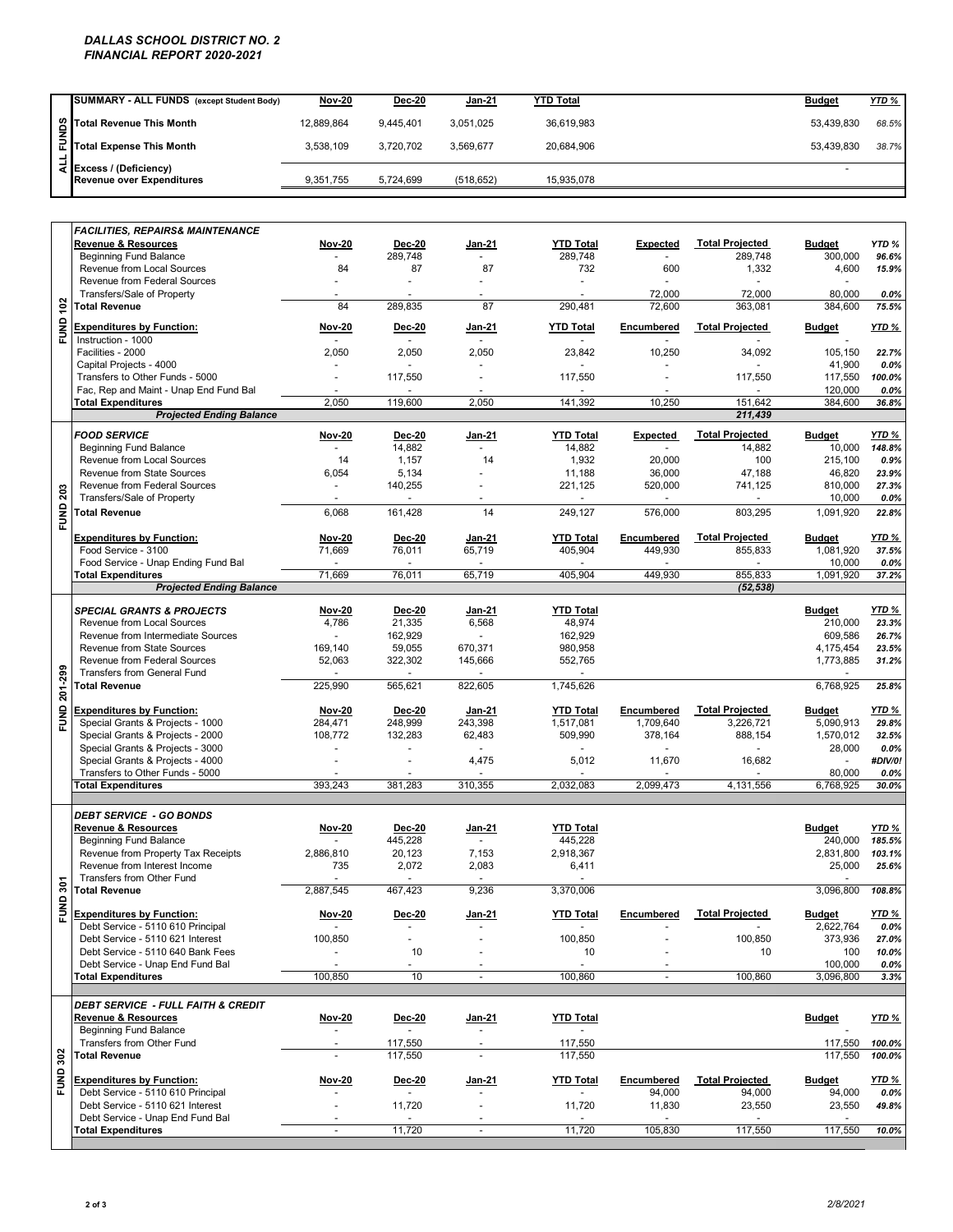| $\frac{2}{9}$<br>FUND | <b>BOND PROJECTS FUND</b><br><b>Revenue &amp; Resources</b><br><b>Beginning Fund Balance</b><br>Revenue from Local Sources<br>Revenue from State Sources<br>Revenue from Federal Sources (SEP)<br>Revenue from Bond Proceeds<br>Total Revenue | <b>Nov-20</b><br>1.708<br>-<br>$\overline{\phantom{0}}$<br>.708 | <b>Dec-20</b><br>3.440.789<br>1.649<br>3.442.439 | <b>Jan-21</b><br>1,462<br>$\overline{\phantom{0}}$<br>1,462 | <b>YTD Total</b><br>3.440.789<br>15.768<br>-<br>3,456,557 |                         |                                     | <b>Budget</b><br>3.600.000<br>40.000<br>500,000<br>4.140.000 | YTD %<br>95.6%<br>39.4%<br>$0.0\%$<br>83.5% |
|-----------------------|-----------------------------------------------------------------------------------------------------------------------------------------------------------------------------------------------------------------------------------------------|-----------------------------------------------------------------|--------------------------------------------------|-------------------------------------------------------------|-----------------------------------------------------------|-------------------------|-------------------------------------|--------------------------------------------------------------|---------------------------------------------|
|                       | <b>Expenditures by Function:</b><br>Bond Expenses- 4000                                                                                                                                                                                       | <b>Nov-20</b><br>160.828                                        | <b>Dec-20</b><br>324.376                         | <b>Jan-21</b><br>168.586                                    | <b>YTD Total</b><br>1.127.355                             | Encumbered<br>1.893.285 | <b>Total Projected</b><br>3.020.641 | <b>Budget</b><br>4.140.000                                   | YTD %<br>27.2%                              |
|                       |                                                                                                                                                                                                                                               |                                                                 |                                                  |                                                             |                                                           |                         |                                     |                                                              |                                             |
|                       | <b>Total Resources all Special Funds</b>                                                                                                                                                                                                      | 3.121.395                                                       | 5.044.295                                        | 833.404                                                     | 9,229,347                                                 |                         |                                     | 15.599.795                                                   | 59.2%                                       |
|                       | Total Expenditures all Special Funds                                                                                                                                                                                                          | 728,640                                                         | 912,999                                          | 546,711                                                     | 3,819,314                                                 |                         |                                     | 15.599.795                                                   | 24.5%                                       |

#### **NOTES TO FINANCIAL STATEMENT**

All cash, investment and credit card accounts have been balanced, reconciled and reviewed and all cash and investment accounts are reconciled to the general ledger by the business manager as of 1/31/2021. The adopted budget reflects expected expenditures. All payroll reports have been filed and payroll liabilities have been paid timely. All federal<br>and state reimbursement requests as well a superintendent to do anything that makes me feel uncomfortable or to present any information I feel is inaccurate. **\_\_\_\_\_\_\_\_Debbie MacLean \_\_\_\_\_2/4/2021** 

- 100 minutes